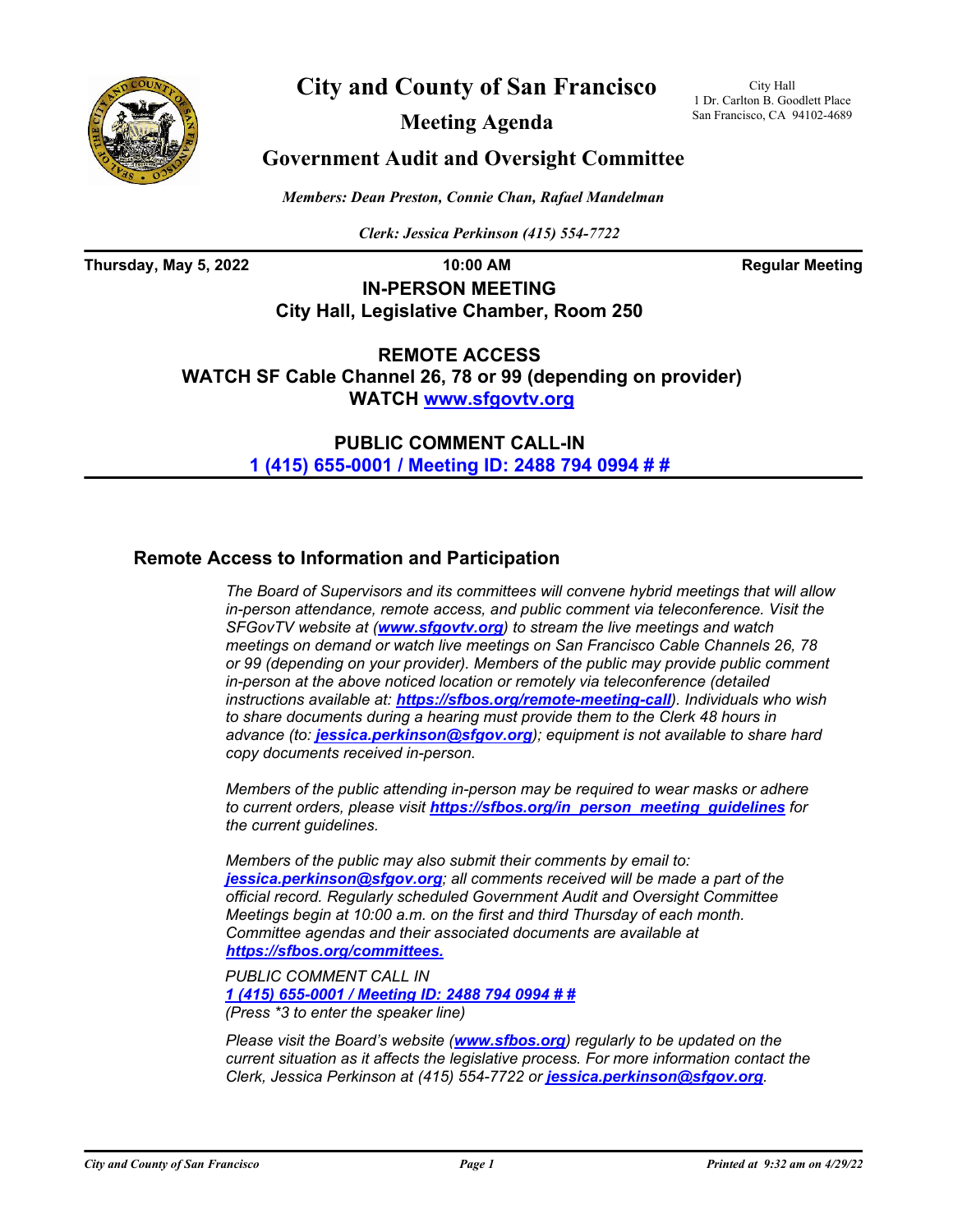# **ROLL CALL AND ANNOUNCEMENTS**

## **AGENDA CHANGES**

### **COMMUNICATIONS**

# **REGULAR AGENDA**

#### **1. [211088](http://sfgov.legistar.com/gateway.aspx?m=l&id=37958) [Mills Act Historical Property Contract - 714 Steiner Street]**

Resolution approving a historical property contract between Leah Culver Revocable Trust, the owner of 714 Steiner Street, Assessor's Parcel Block No. 803, Lot No. 019, and the City and County of San Francisco, under Administrative Code, Chapter 71; electing not to renew the historical property contract as of the first day after the tenth anniversary date of the contract; authorizing the Planning Director and the Assessor-Recorder to execute and record the historical property contract; and authorizing the Planning Director to cause a notice of the non-renewal of the historical property contract to be recorded in the City Assessor-Recorder's office on December 31, 2032. (Historic Preservation Commission)

10/15/21; RECEIVED FROM DEPARTMENT.

10/26/21; RECEIVED AND ASSIGNED to the Government Audit and Oversight Committee.

12/2/21; CONTINUED TO CALL OF THE CHAIR.

4/21/22; CONTINUED AS AMENDED.

4/21/22; AMENDED, AN AMENDMENT OF THE WHOLE BEARING NEW TITLE.

#### **2. [211033](http://sfgov.legistar.com/gateway.aspx?m=l&id=37903) [The East Cut Community Benefit District - Annual Report - FY2019-2020] Sponsor: Haney**

Resolution receiving and approving an annual report for The East Cut Community Benefit District for Fiscal Year (FY) 2019-2020, submitted as required by the Property and Business Improvement District Law of 1994 (California Streets and Highways Code, Sections 36600, et seq.), Section 36650, and the District's management agreement with the City, Section 3.4.

9/28/21; RECEIVED AND ASSIGNED to the Government Audit and Oversight Committee.

10/6/21; REFERRED TO DEPARTMENT.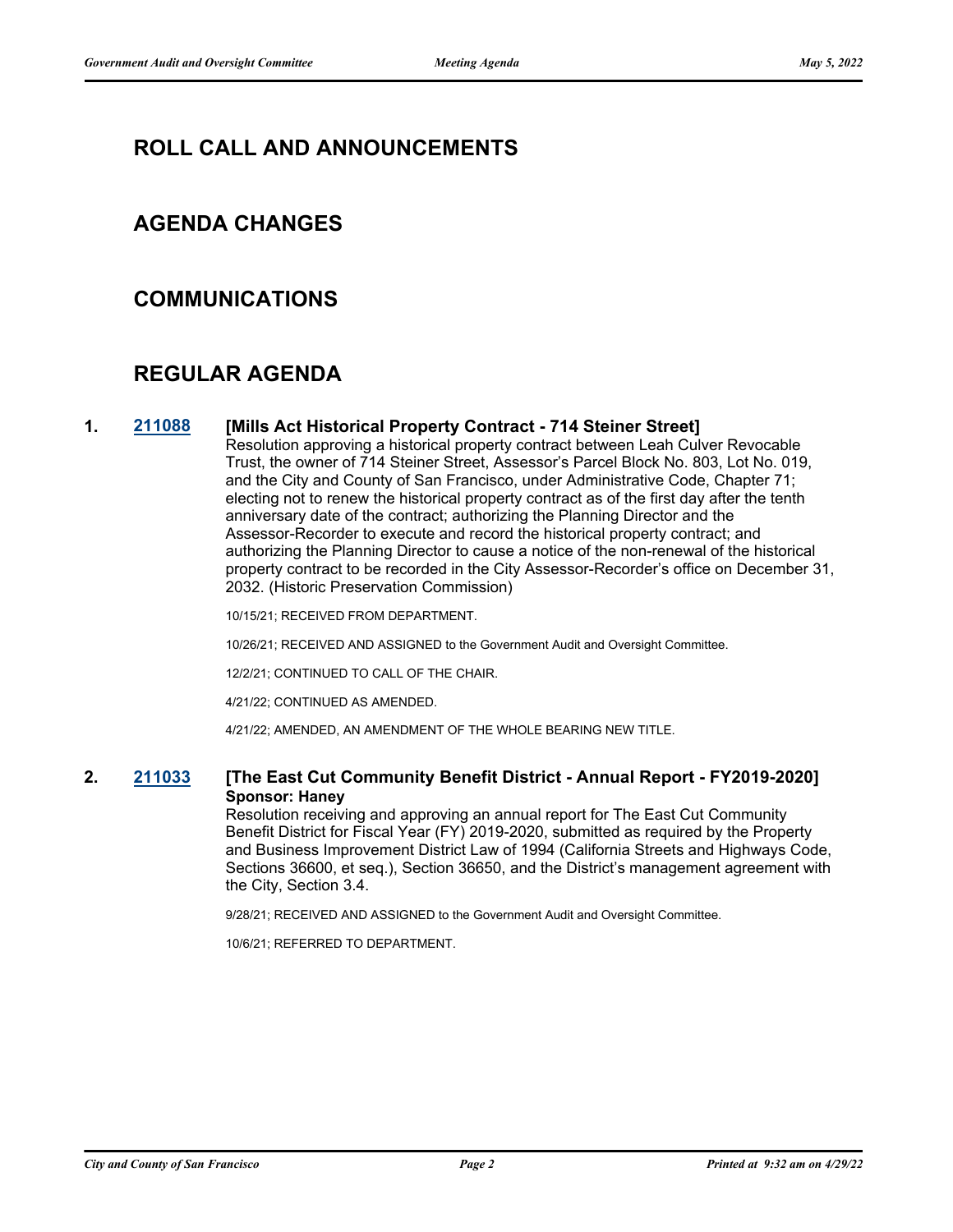### **3. [220212](http://sfgov.legistar.com/gateway.aspx?m=l&id=38407) [Central Market Community Benefit District - Annual Report - CYs 2019 and 2020]**

#### **Sponsor: Haney**

Resolution receiving and approving annual reports for the Central Market Community Benefit District for Calendar Years (CYs) 2019 and 2020, submitted as required by the Property and Business Improvement District Law of 1994 (California Streets and Highways Code, Sections 36600, et seq.), Section 36650, and the District's management agreement with the City, Section 3.4.

3/1/22; RECEIVED AND ASSIGNED to the Government Audit and Oversight Committee.

3/9/22; REFERRED TO DEPARTMENT.

## **4. [220213](http://sfgov.legistar.com/gateway.aspx?m=l&id=38408) [North of Market/Tenderloin Community Benefit District - FYs 2018-2019 and 2019-2020]**

### **Sponsor: Haney**

Resolution receiving and approving an annual report for the North of Market/Tenderloin Community Benefit District for Fiscal Years (FYs) 2018-2019 and 2019-2020, submitted as required by the Property and Business Improvement District Law of 1994 (California Streets and Highways Code, Sections 36600, et seq.), Section 36650, and the District's management agreement with the City, Section 3.4.

3/1/22; RECEIVED AND ASSIGNED to the Government Audit and Oversight Committee.

3/9/22; REFERRED TO DEPARTMENT.

#### **5. [220214](http://sfgov.legistar.com/gateway.aspx?m=l&id=38409) [Civic Center Community Benefit District - Annual Report - CY2020] Sponsor: Haney**

Resolution receiving and approving an annual report for the Civic Center Community Benefit District for Calendar Year (CY) 2020, submitted as required by the Property and Business Improvement District Law of 1994 (California Streets and Highways Code, Sections 36600, et seq.), Section 36650, and the District's Management Agreement with the City, Section 3.4.

3/1/22; RECEIVED AND ASSIGNED to the Government Audit and Oversight Committee.

3/9/22; REFERRED TO DEPARTMENT.

### **6. [220307](http://sfgov.legistar.com/gateway.aspx?m=l&id=38499) [Hearing - Taxpayer-Funded Communications Regarding Police and Public Safety]**

#### **Sponsor: Preston**

Hearing on the use of taxpayer-funded communications, media, and press offices, as well as their costs, policies, and procedures around conveying accurate information about public safety; and requesting the Mayor's Office and Police Department to report.

3/22/22; RECEIVED AND ASSIGNED to the Public Safety and Neighborhood Services Committee.

3/30/22; TRANSFERRED to the Government Audit and Oversight Committee.

3/31/22; REFERRED TO DEPARTMENT.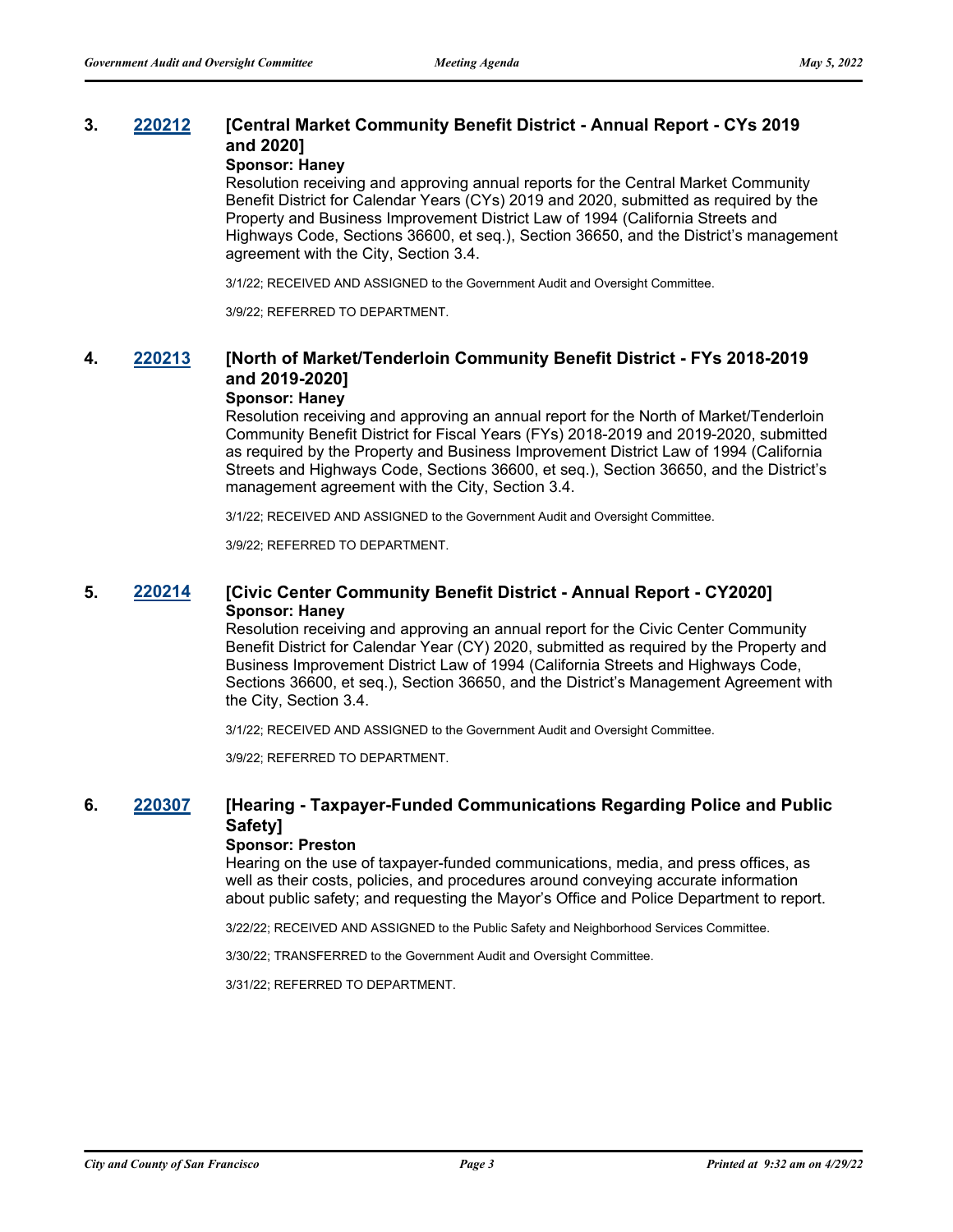#### **7. [210198](http://sfgov.legistar.com/gateway.aspx?m=l&id=37068) [Hearing - Status of the City's Electric Vehicle Fleet and Current Infrastructure Plans to Charge Future Fleet] Sponsor: Melgar**

Hearing on the City's electric vehicle fleet, to determine when it would be expected to have an all-electric fleet at the current rate, and what are the departments' expected projections for the next four years towards electrifying their City fleet, and the status of each department's charging stations; and requesting the Department of Environment, San Francisco Airport, Public Utilities Commission, Police Department, Department of Building Inspection, Port, City Administrator's Office, and Real Estate Division to report.

2/23/21; RECEIVED AND ASSIGNED to the Government Audit and Oversight Committee.

3/1/21; REFERRED TO DEPARTMENT.

### **ADJOURNMENT**

## **LEGISLATION UNDER THE 30-DAY RULE**

*NOTE: The following legislation will not be considered at this meeting. Board Rule 3.22 provides that when an Ordinance or Resolution is introduced which would CREATE OR REVISE MAJOR CITY POLICY, the Committee to which the legislation is assigned shall not consider the legislation until at least thirty days after the date of introduction. The provisions of this rule shall not apply to the routine operations of the departments of the City or when a legal time limit controls the hearing timing. In general, the rule shall not apply to hearings to consider subject matter when no legislation has been presented, nor shall the rule apply to resolutions which simply URGE action to be taken.*

*There is no legislation pending under the 30-Day Rule.*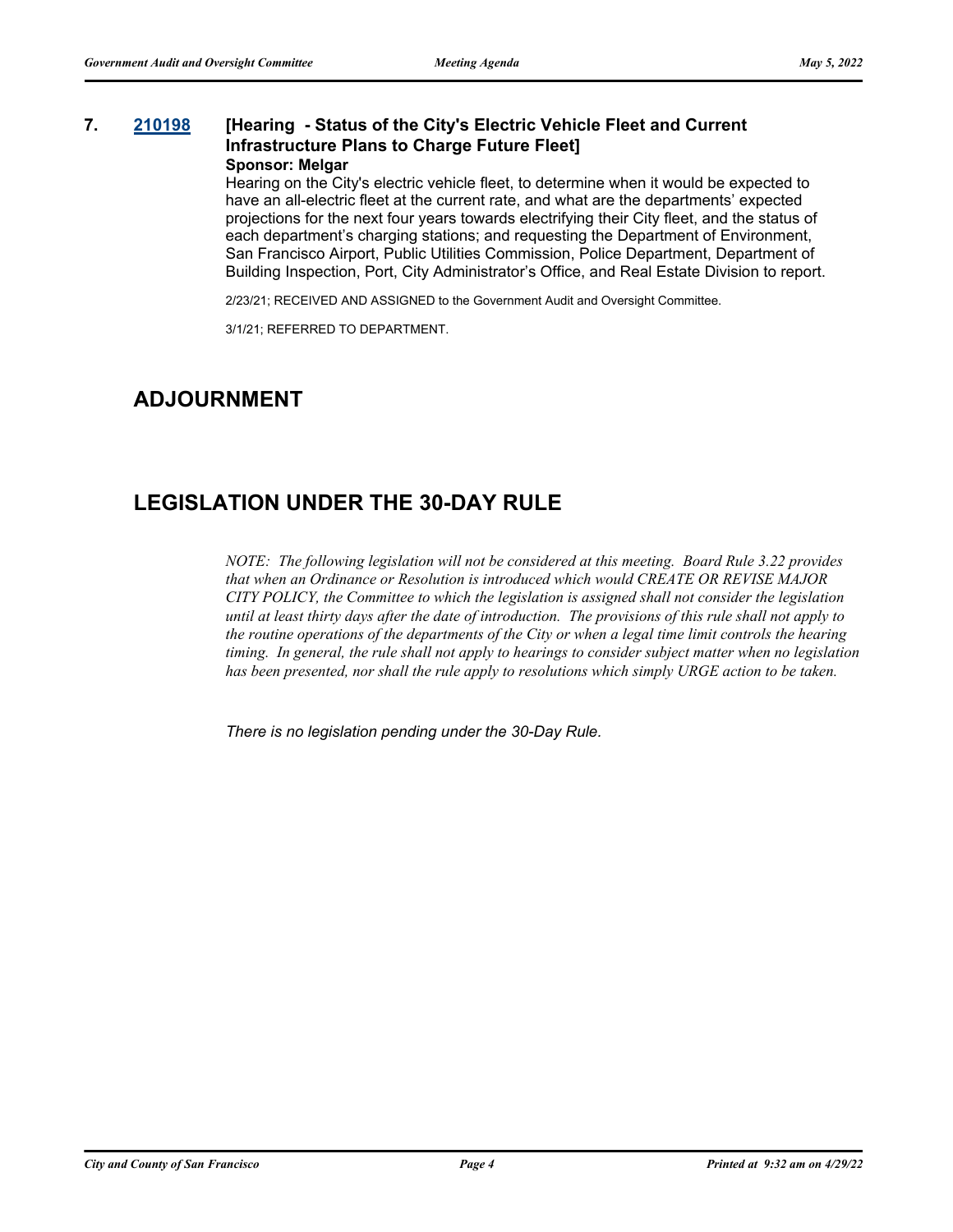#### **Agenda Item Information**

Each item on the Consent or Regular agenda may include the following documents:

1) Legislation

2) Budget and Legislative Analyst report

3) Department or Agency cover letter and/or report

4) Public correspondence

These items are available for review at City Hall, 1 Dr. Carlton B. Goodlett Place, Room 244, Reception Desk or at https://sfbos.org/legislative-research-center-lrc.

#### **Meeting Procedures**

The Board of Supervisors is the legislative body of the City and County of San Francisco. The Board has several standing committees where legislation is the subject of hearings at which members of the public are urged to testify. The full Board does not hold a second public hearing on measures which have been heard in committee.

Board procedures do not permit: 1) persons in the audience to vocally express support or opposition to statements by Supervisors or by other persons testifying; 2) ringing and use of cell phones, pagers, and similar sound-producing electronic devices; 3) bringing in or displaying signs in the meeting room; and 4) standing in the meeting room. Each member of the public will be allotted the same maximum number of minutes to speak as set by the President or Chair at the beginning of each item or public comment, excluding City representatives; except that public speakers using interpretation assistance will be allowed to testify for twice the amount of the public testimony time limit. If simultaneous interpretation services are used, speakers will be governed by the public testimony time limit applied to speakers not requesting interpretation assistance. Members of the public who want a document displayed should provide in advance of the meeting to the Clerk of the Board (bos.legislation@sfgov.org), clearly state such during testimony, and subsequently request the document be removed when they want the screen to return to live coverage of the meeting. Hard copy documents may no be shared during in-person meetings.

IMPORTANT INFORMATION: The public is encouraged to testify at Committee meetings. Persons unable to attend the meeting may submit to the City, by the time the proceedings begin, written comments regarding the agenda items. These comments will be made a part of the official public record and shall be brought to the attention of the Board of Supervisors. Written communications expected to be made a part of the official file should be submitted to the Clerk of the Board or Clerk of a Committee: 1 Dr. Carlton B. Goodlett Place, Room 244, San Francisco, CA 94102. Communications which are not received prior to the hearing may be delivered to the Clerk of the Board or Clerk of the Committee and will be shared with the Members.

COPYRIGHT: All system content that is broadcasted live during public proceedings is secured by High-bandwidth Digital Content Protection (HDCP), which prevents copyrighted or encrypted content from being displayed or transmitted through unauthorized devices. Members of the public who wish to utilize chamber digital, audio and visual technology may not display copyrighted or encrypted content during public proceedings.

AGENDA PACKET: Available on the internet at https://www.sfbos.org/meetings. Meetings are cablecast on SFGovTV, the Government Channel, at www.sfgovtv.org or Cable Channels 26, 78 or 99 (depending on your provider). For USB copies call (415) 554-4188.

LANGUAGE INTERPRETERS: Language services are available in Spanish, Chinese and Filipino at all regular and special Board and Committee meetings if made at least 48 hours in advance of the meeting to help ensure availability. For more information or to request services: Contact Wilson Ng or Arthur Khoo at (415) 554-5184.

傳譯服務: 所有常規及特別市參事會會議和常務委員會會議將提供西班牙文, 中文以及菲律賓文的傳譯服務, 但必須 在會議前最少48小時作出請求, 以確保能獲取到傳譯服務. 將因應請求提供交替傳譯服務, 以便公眾向有關政府機構 發表意見. 如需更多資訊或請求有關服務, 請致電(415)554-5184聯絡我們.

AVISO EN ESPAÑOL: Los servicios de idiomas están disponibles en español, chino, y filipino en todas las reunions regulares y reuniones especiales de la Junta, de los Comités, si se solicita por lo menos 48 horas antes de la reunión para ayudar a garantizar su disponibilidad. Para más información o solicitar servicios, por favor contactar a (415) 554-5184.

PAUNAWA: Mayroong serbisyong pang-wika sa Espanyol, Tsino at Pilipino para sa lahat ng mga regular at espesyal na pagpupulong ng Board, at Komite ng Board. Sa kasalukuyan, mayroong serbisyo sa wikang Pilipino na maaaring hilingin, 48